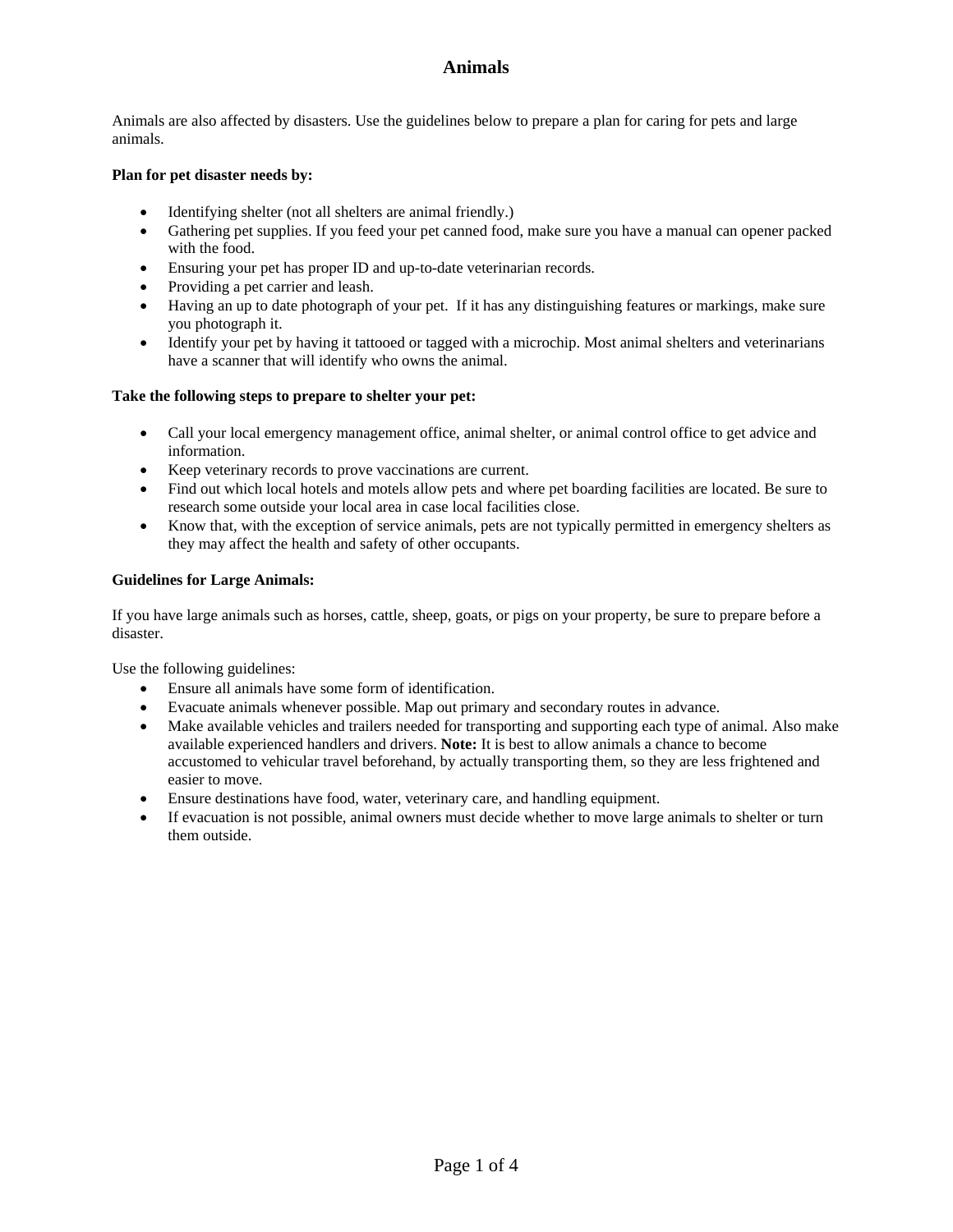| <b>Shelters in Your Area</b>                      |                                               |  |  |  |
|---------------------------------------------------|-----------------------------------------------|--|--|--|
| Find pet-friendly lodging in your area (LINK)     |                                               |  |  |  |
| Animal Friendly (name, address, telephone number, | Non-Animal Friendly (name, address, telephone |  |  |  |
| animal size/ limit per family)                    | number)                                       |  |  |  |
|                                                   |                                               |  |  |  |
|                                                   |                                               |  |  |  |
|                                                   |                                               |  |  |  |
|                                                   |                                               |  |  |  |
|                                                   |                                               |  |  |  |
|                                                   |                                               |  |  |  |
|                                                   |                                               |  |  |  |
|                                                   |                                               |  |  |  |
|                                                   |                                               |  |  |  |
|                                                   |                                               |  |  |  |
|                                                   |                                               |  |  |  |
|                                                   |                                               |  |  |  |

| Contact Information for You, Your Out of Area Contact, Your Vet, Your Local Animal Shelter, Your Local<br><b>ASPCA</b> or Equivalent Organization |  |  |  |
|---------------------------------------------------------------------------------------------------------------------------------------------------|--|--|--|
|                                                                                                                                                   |  |  |  |
|                                                                                                                                                   |  |  |  |
|                                                                                                                                                   |  |  |  |
|                                                                                                                                                   |  |  |  |
|                                                                                                                                                   |  |  |  |
|                                                                                                                                                   |  |  |  |
|                                                                                                                                                   |  |  |  |
|                                                                                                                                                   |  |  |  |
|                                                                                                                                                   |  |  |  |
|                                                                                                                                                   |  |  |  |
|                                                                                                                                                   |  |  |  |
|                                                                                                                                                   |  |  |  |
|                                                                                                                                                   |  |  |  |
|                                                                                                                                                   |  |  |  |

| Persons or Organizations that Provide Large Animal Transportation Services (name, address, telephone<br>number, transportation services/capacities available) |  |  |  |
|---------------------------------------------------------------------------------------------------------------------------------------------------------------|--|--|--|
|                                                                                                                                                               |  |  |  |
|                                                                                                                                                               |  |  |  |
|                                                                                                                                                               |  |  |  |
|                                                                                                                                                               |  |  |  |
|                                                                                                                                                               |  |  |  |
|                                                                                                                                                               |  |  |  |
|                                                                                                                                                               |  |  |  |
|                                                                                                                                                               |  |  |  |
|                                                                                                                                                               |  |  |  |
|                                                                                                                                                               |  |  |  |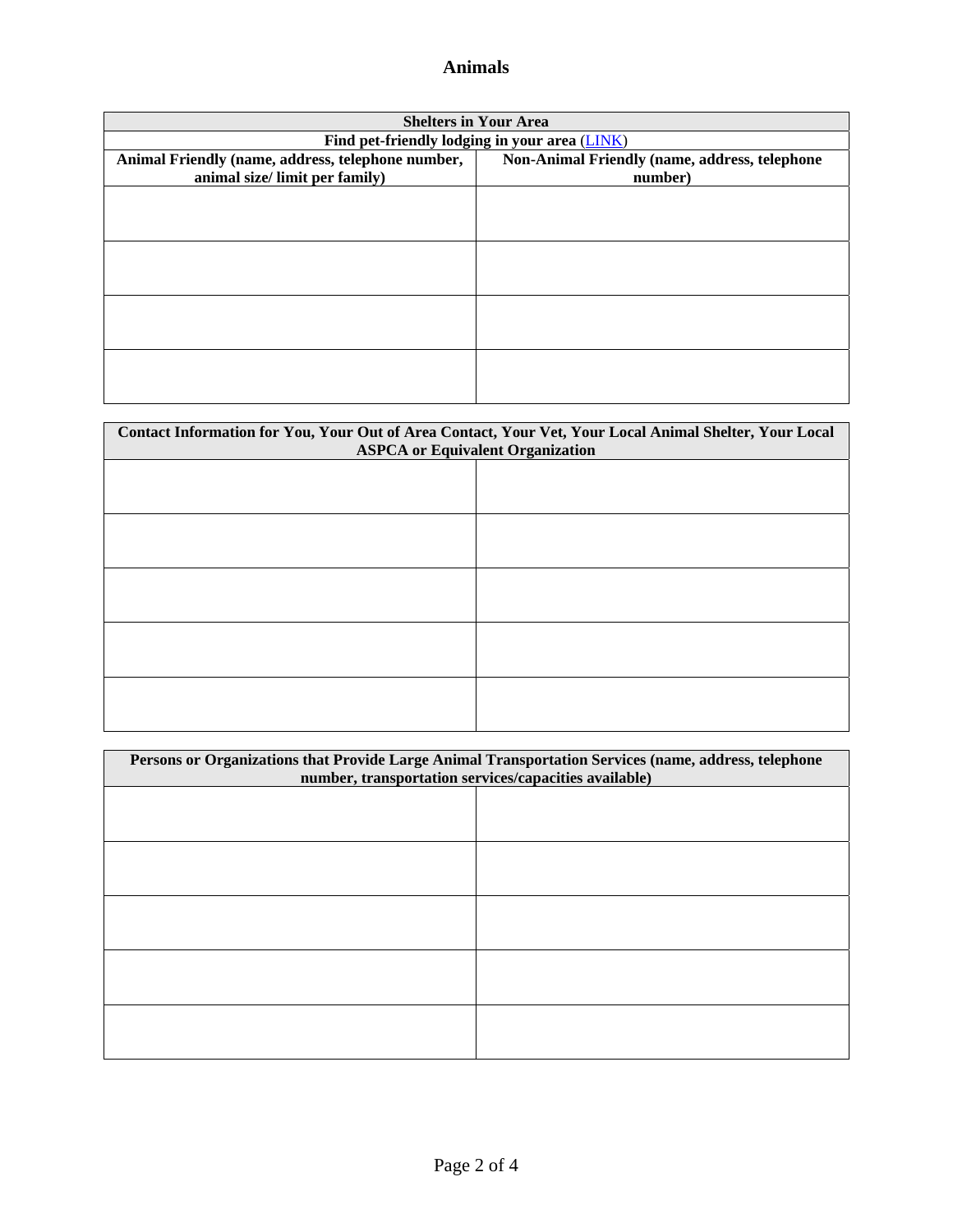| <b>Your Animal's Information</b> |                          |                             |                |                             |  |  |
|----------------------------------|--------------------------|-----------------------------|----------------|-----------------------------|--|--|
| <b>Type of Animal</b>            | <b>Animal Name or ID</b> | Sex of<br><b>Animal</b>     | Height/Weight  | <b>Distinguishing Marks</b> |  |  |
|                                  |                          | $M/F$                       | $\cal I$       |                             |  |  |
|                                  |                          | $\overline{M/F}$            | $\cal I$       |                             |  |  |
|                                  |                          | $\overline{M/F}$            | $\cal I$       |                             |  |  |
|                                  |                          | $\mathbf{M}$ / $\mathbf{F}$ | $\overline{I}$ |                             |  |  |
|                                  |                          | $\overline{M/F}$            | $\prime$       |                             |  |  |
|                                  |                          | M/F                         | $\prime$       |                             |  |  |
|                                  |                          | $M/F$                       | $\overline{I}$ |                             |  |  |
|                                  |                          | $\overline{M/F}$            | $\overline{I}$ |                             |  |  |
|                                  |                          | $\mathbf{M}$ / $\mathbf{F}$ | $\prime$       |                             |  |  |
|                                  |                          | $M/F$                       | $\prime$       |                             |  |  |
|                                  |                          | $\mathbf{M}$ / $\mathbf{F}$ | $\prime$       |                             |  |  |
|                                  |                          | $\overline{M/F}$            | $\prime$       |                             |  |  |
|                                  |                          | $\overline{M/F}$            | $\overline{I}$ |                             |  |  |
|                                  |                          | $\overline{M/F}$            | $\overline{I}$ |                             |  |  |
|                                  |                          | $\overline{M/F}$            | $\overline{I}$ |                             |  |  |
|                                  |                          | $\overline{M/F}$            | $\overline{I}$ |                             |  |  |
|                                  |                          | $\overline{M/F}$            | $\overline{I}$ |                             |  |  |
|                                  |                          | $\overline{M/F}$            | $\prime$       |                             |  |  |
|                                  |                          | $\mathbf{M}$ / $\mathbf{F}$ | $\overline{1}$ |                             |  |  |
|                                  |                          | $\mathbf{M}$ / $\mathbf{F}$ | $\overline{1}$ |                             |  |  |
|                                  |                          |                             |                |                             |  |  |
|                                  |                          | $\mathbf{M}$ / $\mathbf{F}$ | $\overline{I}$ |                             |  |  |
|                                  |                          | $\mathbf{M}$ / $\mathbf{F}$ | $\sqrt{ }$     |                             |  |  |
|                                  |                          | $\mathbf{M}$ / $\mathbf{F}$ | $\sqrt{ }$     |                             |  |  |
|                                  |                          | $\overline{M/F}$            | $\prime$       |                             |  |  |
|                                  |                          | M/F                         | $\sqrt{2}$     |                             |  |  |